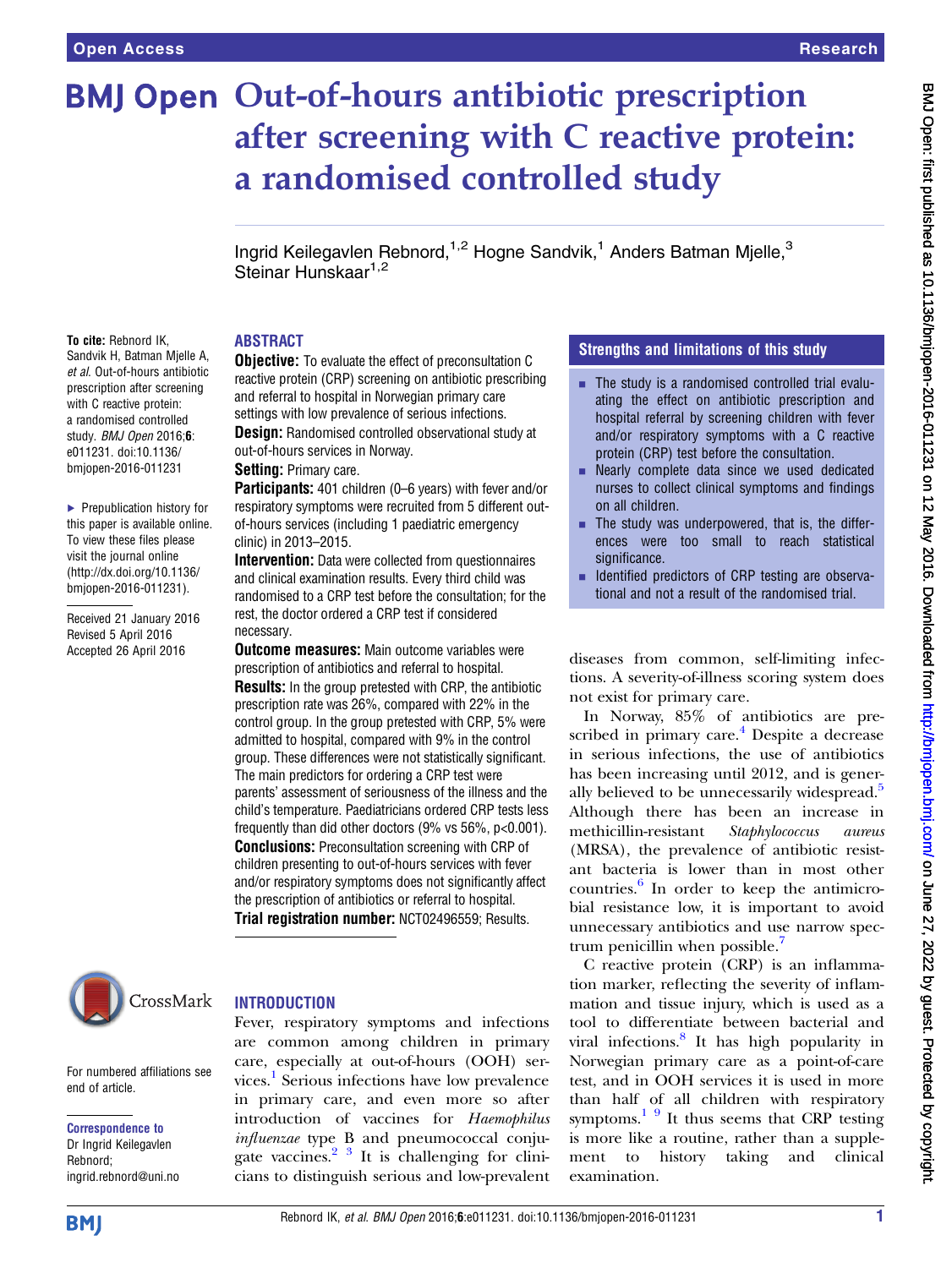The CRP test's role in ruling out or ruling in serious infections, and the cut-off value for when to prescribe antibiotics, have been widely discussed. $8\frac{10}{10}$  The impact of CRP as a way of reducing the number of antibiotic prescriptions is at best unclear.<sup>11–16</sup>

The aim of the present study was to evaluate the effect of preconsultation screening with CRP on antibiotic prescribing and referral to hospital for children aged 0–6 years presenting at OOH services with fever and/or respiratory symptoms.

#### **METHOD**

We designed a randomised controlled observational study including children aged 0–6 years with fever or any respiratory symptoms. The data consist of clinical symptoms and signs collected by a nurse at the OOH services before the doctor's consultation, a questionnaire filled in by the parents before the consultation, and the medical record. Every third child was randomised to a CRP test before the consultation with a predefined mark in their study folder. The remaining 2/3 received usual care, allowing the doctor to order a CRP test on individual indication. Other tests also available were rapid strep test, urine dipstick test, haemoglobin and glucose.

#### Inclusion and procedures

The inclusion of participants took place during the winter seasons from January 2013 to May 2015 at four different OOH services near Bergen and at one paediatric emergency clinic at Haukeland University Hospital in Bergen. This emergency clinic is a walk-in, open access facility, and it is located at a hospital and staffed by paediatricians.

The nurses at the OOH services were trained in the study inclusion criteria and examination procedures. At the paediatric emergency clinic, two trained nurses were engaged specially for the project. The parents were approached by the nurse and invited to participate in the study and fill out a questionnaire prior to the consultation. The nurse did a clinical examination of all children and a CRP test of every child randomised to the test. The CRP result followed the patient to the consultation but not the study folder with the results from the questionnaire. The diagnosis and treatment were recorded from the medical record after the consultation. Numbers of potential patients not asked or approached were not recorded.

#### Variables

The two main outcome variables were antibiotic prescription and referral to hospital. Recorded variables from the medical history were age, gender, previous chronic disease, duration of present illness, fever during the past 24 h, variation in fever, vomiting, earache, coughing, dyspnoea, throat symptoms, diarrhoea, reduced diuresis, cervical rigidity, skin rash and use of paracetamol or ibuprofen during the past 24 h. The parents' assessment of the illness and its seriousness was

also recorded. Variables from the nurse's examination were temperature, respiratory rate, oxygen saturation, degree of hydration, capillary refill time and general condition on a three-point scale (normal, ill and severely ill). Finally, we recorded whether the doctor was a paediatrician or working at the OOH services.

#### Study sample calculation

A power calculation was based on the following presumptions: we presumed that 35% of all children would receive antibiotic treatment based on data from earlier studies,  $17 \frac{18}{18}$  and that CRP would be requested in every second consultation.<sup>[1](#page-6-0)</sup> Furthermore, we presumed that the doctor requested a CRP for the most seriously ill children and that 50% of these children would receive antibiotics, compared with 20% for the healthier nontested group. The null hypothesis was that pretested CRP would not change the frequency of antibiotic treatment, that is, 35% of both groups would receive antibiotics. If a 40% change (effect size) in antibiotic treatment due to pretested CRP was defined as significant, using a two-sided test, power 80%, α level 5%, the sample sizes would have to be 130+259. If effect size was reduced from 40% to 20%, the sample sizes would have to be 525+1050. As it turned out, recruiting participants was challenging, and an interim analysis was performed when 400 children were included. The difference in antibiotic prescriptions was much smaller than what we considered clinically significant, and we therefore decided to stop further recruitment of participants.

### Statistical analysis

Proportions were compared by  $\chi^2$  tests, means by Student's t tests. A logistic regression analysis was performed to analyse predictors for ordering a CRP. Explanatory variables that were significant in bivariate analyses were included in the final model. The significance level was set at  $5\%$  (p<0.05). Data were analysed using IBM SPSS (V.21).

#### RESULTS

A total of 401 children were included in the study, but four left the clinic before the doctor's consultation, leaving 397 for inclusion in our analyses (fi[gure 1](#page-2-0)). A comparison of the two randomised groups is shown in [table 1.](#page-3-0) The mean age was  $2.3$  years, and  $223$  (55.6%) were boys. The mean duration of illness was 6.5 days and the mean temperature at the consultation was 38.0°C. No significant differences were found, except that the general condition was more often assessed as normal in the group randomised to a CRP test. A similar comparison of children attending OOH services and the hospital clinic showed that those at the hospital clinic had a significantly lower temperature, respiratory rate, higher oxygen saturation, reported less use of paracetamol, and were assessed to be in better general condition than those at the OOH services [\(table 1\)](#page-3-0).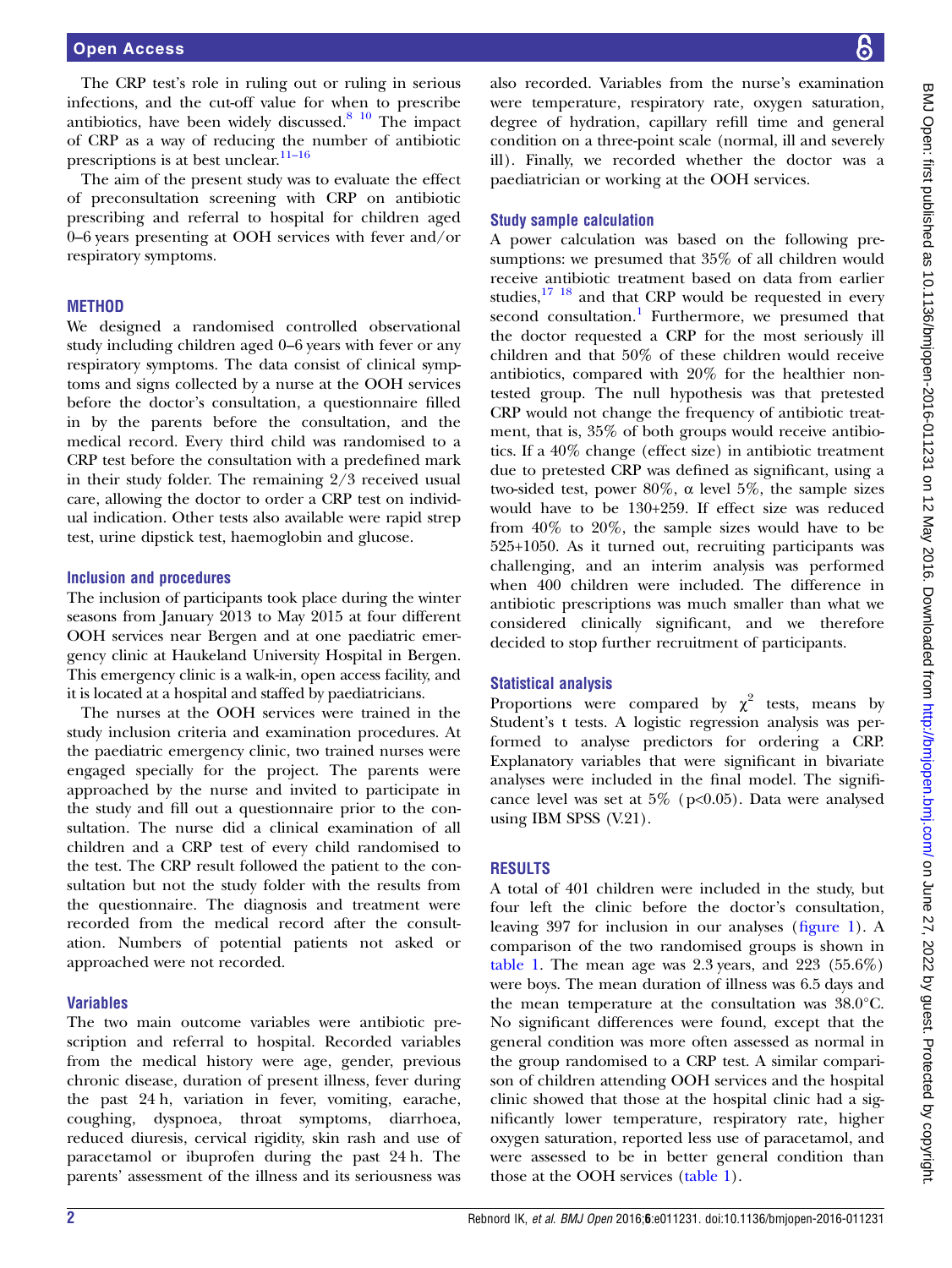<span id="page-2-0"></span>

Figure 1 Flow chart over included and investigated patients in the study. CRP, C reactive protein; OOH, out-of-hours.

A rapid strep test was taken in seven cases; all were negative, but three of the children got a prescription of antibiotics. A urine dipstick test was performed in three cases and two of the children were diagnosed with pyelonephritis.

In total, 93 (23%) received a prescription for antibiotics and 31 (8%) were admitted to hospital. In the group pretested with CRP, the antibiotic prescription rate was 26%, compared with 22% in the control group. In the group pretested with CRP; 5% were admitted to hospital, compared with 9% in the control group [\(table 2](#page-4-0)).

The mean result of pretested CRP was significantly lower than when requested by the doctor (21 vs 34 mg/L, p=0.006). Paediatricians ordered CRP tests less frequently than did other doctors  $(9\% \text{ vs } 56\%, \text{ p<0.001}).$ 

In the logistic regression analyses, three variables remained significantly associated with ordering a CRP test. Use of CRP increased if the parents thought their child had a serious infection or if the child had a high temperature at the consultation. Use of CRP decreased if the doctor was a paediatrician [\(table 3\)](#page-4-0).

Upper respiratory infection was the most frequently used diagnosis, followed by otitis media and tonsillitis [\(table 4](#page-5-0)). Antibiotic prescription rate was highest with tonsillitis (68%) and otitis media/pneumonia (67%). All patients with pneumonia not given antibiotics were

referred to hospital (33%). Pyelonephritis, dehydration, bronchiolitis and fever of unknown origin were the other most frequent reasons for referral to hospital.

### **DISCUSSION**

#### Summary

In this randomised controlled study of preconsultation CRP testing of children with fever and/or respiratory symptoms, no significant effect was found on antibiotic prescription or hospital admittance. The study confirms that CRP tests are widely used in OOH services and the excessive use rather tends to increase the antibiotic prescription than to reduce it. High fever and concerned parents predict CRP testing. Paediatricians order CRP testing less frequently than do OOH doctors.

#### Strengths and limitations

Our data, according to protocol, are nearly complete due to the effort of the nurses. Collecting data from the medical record only would have been simpler and maybe increased the number of included children, but would probably have caused more missing data.

The inclusion was challenging since the nurses at the OOH services had to ask and inform the parents to participate, interview them and do some tests before the consultation, all this on top of their normal job. The study inclusion may have been given a lower priority on busy days. At the paediatric emergency clinic, we used a dedicated study nurse who was able to include all children for whom the parents consented.

The children who are seen by a paediatrician at the paediatric emergency clinic are unselected and not referred from primary care. At the OOH services, the doctor is a general practitioner (GP), a GP in training or locums. We have no detailed information about the experience of these OOH doctors but know that younger doctors are working more often OOH and use more  $CRP<sup>9 19</sup>$  How the experience affects the prescription is not known. The paediatric emergency clinic had the function as an OOH service for children in Bergen city, but the children at the clinic seemed to be slightly healthier, maybe due to the walk-in, open access facility. At the other OOH services, the parents had to call first for advice and only got an appointment if the child was assessed to need a doctor consultation. $20$  This difference may have influenced the use of CRP tests and prescription of antibiotics. Doctors at the OOH services get an extra fee for each CRP test, while there is no such economic incentive at the paediatric emergency clinic. This may explain some of the difference in use of CRP tests.

The study was not blinded and knowledge about the purpose of the study may have influenced the doctor's prescription pattern. However, this influence would probably affect both groups equally.

One main limitation is the study sample, which was estimated from an expectation that preconsultation CRP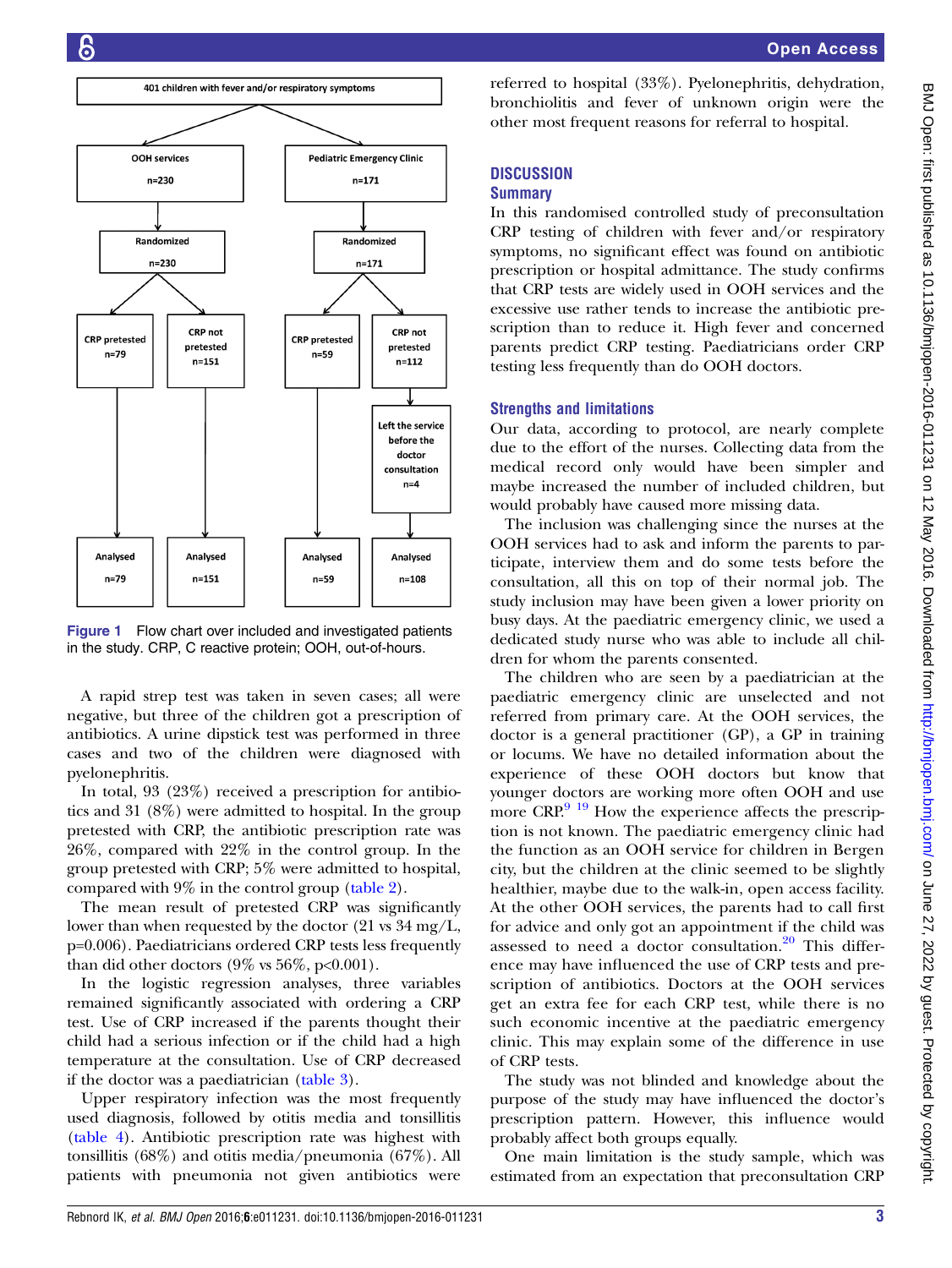<span id="page-3-0"></span>

| Comparison of background variables in the two randomised groups and the two different clinical settings<br>Table 1 |                                      |                                          |             |                                 |                                                         |         |  |
|--------------------------------------------------------------------------------------------------------------------|--------------------------------------|------------------------------------------|-------------|---------------------------------|---------------------------------------------------------|---------|--|
|                                                                                                                    | Intervention group                   |                                          |             | <b>Clinical setting</b>         |                                                         |         |  |
| <b>Variables</b>                                                                                                   | <b>Pretested</b><br><b>CRP n=138</b> | <b>CRP</b> not<br>pretested<br>$n = 259$ | p<br>Value* | <b>OOH</b> service<br>$n = 230$ | <b>Paediatric</b><br>emergency p<br>clinic n=167 Value† |         |  |
| Age (year)                                                                                                         |                                      |                                          |             |                                 |                                                         |         |  |
| Mean (SD)                                                                                                          | 2.13(1.7)                            | 2.44(1.9)                                | 0.104       | 2.38(1.7)                       | 2.29(1.9)                                               | 0.638   |  |
| Median (IQR)                                                                                                       |                                      | $1.5(0.9-2.9)$ 1.9 $(1.0-3.5)$           |             | $1.9(1.0 - 3.5)$                | $1.5(0.9 - 3.0)$                                        |         |  |
| Duration illness (day)                                                                                             |                                      |                                          |             |                                 |                                                         |         |  |
| Mean (SD)                                                                                                          | 7.0(11.0)                            | 6.4(7.7)                                 | 0.434       | 6.0(7.7)                        | 7.2(9.9)                                                | 0.175   |  |
| Median (IQR)                                                                                                       | $4(3-7)$                             | $4(2-7)$                                 |             | $4(2-7)$                        | $4(2-7)$                                                |         |  |
| Temperature (°C)                                                                                                   |                                      |                                          |             |                                 |                                                         |         |  |
| Mean (SD)                                                                                                          | 38.0(0.9)                            | 37.9(1.0)                                | 0.893       | 38.2(0.9)                       | 37.7(1.0)                                               | < 0.001 |  |
| Median (IQR)                                                                                                       | 38.0                                 | 37.9                                     |             | 38.1                            | 37.4                                                    |         |  |
|                                                                                                                    | $(37.3 - 38.7)$                      | $(37.2 - 38.8)$                          |             | $(37.5 - 39.0)$                 | $(36.9 - 38.4)$                                         |         |  |
| Respiratory rate (breath/min)                                                                                      |                                      |                                          |             |                                 |                                                         |         |  |
| Mean (SD)                                                                                                          | 34.2 (15.0)                          | 31.8(12.7)                               | 0.118       | 34.0 (13.4)                     | 30.9 (13.6)                                             | 0.028   |  |
| Median (IQR)                                                                                                       | $30(20-42)$                          | 28 (20-40)                               |             | $31(22 - 44)$                   | 25 (20-38)                                              |         |  |
| Earache                                                                                                            | 24.4                                 | 27.4                                     | 0.566       | 26.3                            | 26.3                                                    | 0.955   |  |
| Cough                                                                                                              | 86.1                                 | 84.0                                     | 0.665       | 85.1                            | 84.8                                                    | 0.987   |  |
| Dyspnoea                                                                                                           | 61.6                                 | 54.4                                     | 0.098       | 60.0                            | 52.6                                                    | 0.090   |  |
| Diarrhoea                                                                                                          | 19.1                                 | 18.6                                     | 0.657       | 18.9                            | 18.7                                                    | 0.963   |  |
| Taken paracetamol during the past                                                                                  | 65.9                                 | 66.5                                     | 0.783       | 73.4                            | 57.3                                                    | 0.001   |  |
| 24h                                                                                                                |                                      |                                          |             |                                 |                                                         |         |  |
| Gender (male)                                                                                                      | 53.6                                 | 56.7                                     | 0.502       | 57.8                            | 52.6                                                    | 0.370   |  |
| General condition                                                                                                  |                                      |                                          |             |                                 |                                                         |         |  |
| Normal                                                                                                             | 29.0                                 | 20.1                                     | 0.052       | 18.3                            | 29.2                                                    | 0.003   |  |
| Ш                                                                                                                  | 68.8                                 | 76.8                                     |             | 77.8                            | 69.6                                                    |         |  |
| Severely ill                                                                                                       | 2.2                                  | 2.7                                      |             | 3.5                             | 1.2                                                     |         |  |
| Pulse oximetry                                                                                                     |                                      |                                          |             |                                 |                                                         |         |  |
| >95%                                                                                                               | 53.6                                 | 58.7                                     | 0.181       | 51.7                            | 63.2                                                    | 0.002   |  |
| 90-95%                                                                                                             | 29.0                                 | 24.3                                     |             | 30.0                            | 20.5                                                    |         |  |
| < 90%                                                                                                              | 2.9                                  | 1.9                                      |             | 3.5                             | 0.6                                                     |         |  |
| Earlier experienced CRP                                                                                            |                                      |                                          |             |                                 |                                                         |         |  |
| Yes                                                                                                                | 69.6                                 | 71.5                                     | 0.800       | 76.9                            | 63.2                                                    | 0.109   |  |
| <b>No</b>                                                                                                          | 2.2                                  | 1.5                                      |             | 0.9                             | 2.9                                                     |         |  |
| Do not know                                                                                                        | 18.8                                 | 20.2                                     |             | 22.3                            | 22.2                                                    |         |  |
| Chronic disease                                                                                                    |                                      |                                          |             |                                 |                                                         |         |  |
| No disease                                                                                                         | 75.4                                 | 74.1                                     | 0.851       | 74.3                            | 74.3                                                    | 0.948   |  |
| Asthma                                                                                                             | 18.1                                 | 20.8                                     |             | 21.3                            | 18.1                                                    |         |  |
| Allergy/other                                                                                                      | 6.5                                  | 5.0                                      |             | 4.4                             | 7.6                                                     |         |  |
| Consultation with paediatrician                                                                                    | 42.8                                 | 42.6                                     | 0.840       | 0.0                             | 100.0                                                   |         |  |

Numbers are proportions (%) otherwise stated.

\*p Values from comparison of means and proportions in the intervention groups, using Student's t tests and non-parametric tests.

†p Values from comparison of means and proportions in the different clinical settings, using Student's t tests and non-parametric tests. CRP, C reactive protein; OOH, out-of-hours.

screening would affect antibiotic prescription to a larger degree than what turned out to be true. If the differences found were to be statistically significant, the study sample would have to be several times larger. The number of referrals to hospital was small in this study and it is not possible to state from these data if screening with CRP affects it. Other laboratory tests (rapid strep test and urine dipstick) were used little.

#### Comparison with the existing literature

Children with fever and/or respiratory symptoms are frequent attenders at OOH services, but to compare the distribution of diagnoses is difficult because of the

different diagnostic criteria and different precision level. In our material, there were a lot of symptom diagnoses, such as fever, cough, viral illness, upper respiratory infection, etc. This reflects how difficult it is to give a valid diagnosis in primary care. A high CRP result may indicate a more severe diagnosis, such as pneumonia, but rarely these diagnoses are validated in other ways (X-rays, sputum samples, etc).

In one study from general practice in the UK, including children aged  $\leq 5$  years with acute illness,  $2^1$  lower respiratory infections were more common, and tonsillitis and ear infections less common than in our study. The antibiotic prescription rate was higher for all diagnoses,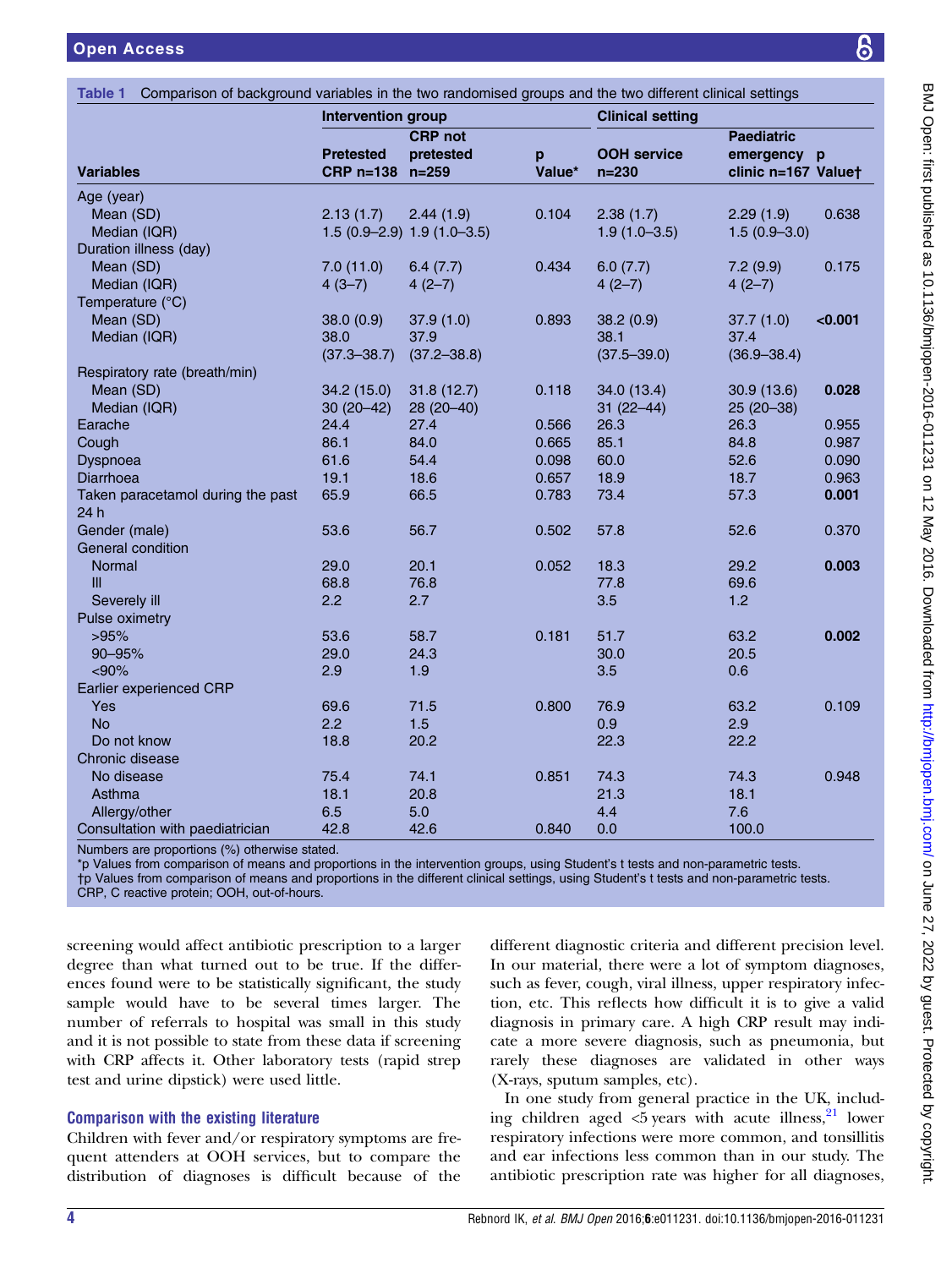<span id="page-4-0"></span>

|                                   | <b>Intervention group CRP</b><br>pretested |                                         | No intervention CRP at<br>request |                                         |         |
|-----------------------------------|--------------------------------------------|-----------------------------------------|-----------------------------------|-----------------------------------------|---------|
| <b>Variables</b>                  | Number of<br>patients                      | <b>Percentage</b><br>$(95% \text{ Cl})$ | <b>Number of</b><br>patients      | <b>Percentage</b><br>$(95% \text{ Cl})$ | p Value |
| All children $n = 397$            | $n = 138$                                  |                                         | $n = 259$                         |                                         |         |
| Prescription of antibiotics       | 36                                         | 26 (19 to 34)                           | 57                                | 22 (17 to 27)                           | 0.361   |
| Referral to hospital              |                                            | 5(1 to 9)                               | 24                                | $9(6 \text{ to } 13)$                   | 0.138   |
| OOH services n=230                | $n = 79$                                   |                                         | $n = 151$                         |                                         |         |
| Prescription of antibiotics       | 25                                         | 32 (21 to 42)                           | 38                                | 25 (18 to 32)                           | 0.295   |
| Referral to hospital              | 4                                          | 5(0 to 10)                              | 12                                | $8(4 \text{ to } 12)$                   | 0.414   |
| Paediatric emergency clinic n=167 | $n = 59$                                   |                                         | $n = 108$                         |                                         |         |
| Prescription of antibiotics       | 11                                         | 19 (8 to 29)                            | 19                                | 18 (10 to 25)                           | 0.866   |
| Referral to hospital              | 3                                          | $5(-1)$ to 11)                          | 12                                | 11 $(5 \text{ to } 17)$                 | 0.193   |

with a total prescription rate of 26% compared with 23% in our study. In two Dutch studies from OOH services, the prescription rate was 36% and 37% for febrile children;<sup>[22 23](#page-6-0)</sup> in a comparable study from paediatric outpatient settings in Sweden and Estonia, the prescription rate was  $35\%$  and  $61\%$ .<sup>[24](#page-6-0)</sup>

In a comparable study from Norwegian general practice, the total antibiotic prescription rate was 26%, but for otitis media it was only 42% compared with 67% in our study. $25$  For pneumonia and tonsillitis, the prescription rates were more similar, 71% and 79%, compared with 67% for both in our study. It seems that the prescription rates in our study were rather low compared with other countries, but correspond well with earlier published Norwegian results. Norway still seems to be a low-prescription country.

The use of CRP at OOH services in Norway is high compared with other countries. In our study, CRP was ordered in 56% of consultations at the OOH services. In a Swedish study, CRP was ordered in 36% of all consulta-tions.<sup>[26](#page-6-0)</sup> Another recently published Swedish study where both children and adults were included found CRP

| <b>Variable</b>                                 | <b>CRP</b> requested % | <b>OR</b> | CI (95%)                | p Value |
|-------------------------------------------------|------------------------|-----------|-------------------------|---------|
|                                                 |                        |           |                         |         |
| Parents' assessment of sickness                 |                        |           |                         |         |
| No opinion $n=110$                              | 44                     | Ref.      |                         |         |
| Viral infection $n=69$                          | 25                     | 0.51      | $0.16 \text{ to } 1.59$ | 0.248   |
| Bacterial infection n=79                        | 35                     | 0.84      | 0.32 to 2.24            | 0.734   |
| Parents' assessment of degree of seriousness    |                        |           |                         |         |
| Think it is not serious but want a check $n=66$ | 17                     | Ref.      |                         |         |
| Not sure, maybe in need of treatment n=97       | 42                     | 4.99      | 1.77 to 14.03           | 0.002   |
| Think antibiotics are needed $n=89$             | 40                     | 5.80      | 1.88 to 17.92           | 0.002   |
| Think the child needs hospitalisation n=6       | 100                    | NC        |                         |         |
| Respiratory rate*                               |                        | 1.01      | 0.97 to 1.04            | 0.768   |
| Temperature (°C)*                               |                        | 1.64      | 1.08 to 2.48            | 0.019   |
| Use of paracetamol during the past 24 h         |                        |           |                         |         |
| No $n=84$                                       | 24                     | Ref.      |                         |         |
| Yes $n=173$                                     | 42                     | 1.43      | 0.59 to 3.42            | 0.428   |
| Fever during the past 24 h                      |                        |           |                         |         |
| No $n=35$                                       | 11                     | Ref.      |                         |         |
| Yes $n=224$                                     | 40                     | 2.95      | 0.53 to 16.35           | 0.215   |
| <b>General condition</b>                        |                        |           |                         |         |
| Normal $n=52$                                   | 21                     | Ref.      |                         |         |
| III $n=199$                                     | 40                     | 1.52      | 0.57 to 3.98            | 0.399   |
| Severely ill n=7                                | 71                     | 1.30      | 0.14 to 12.02           | 0.817   |
| Type of doctor                                  |                        |           |                         |         |
| Paediatric emergency clinic n=108               | 56                     | Ref.      |                         |         |
| Out-of-hours services n=151                     | 9                      | 15.65     | 6.06 to 40.43           | < 0.001 |

\*Continuous variables.

CRP, C reactive protein; NC, not calculated; Ref., reference.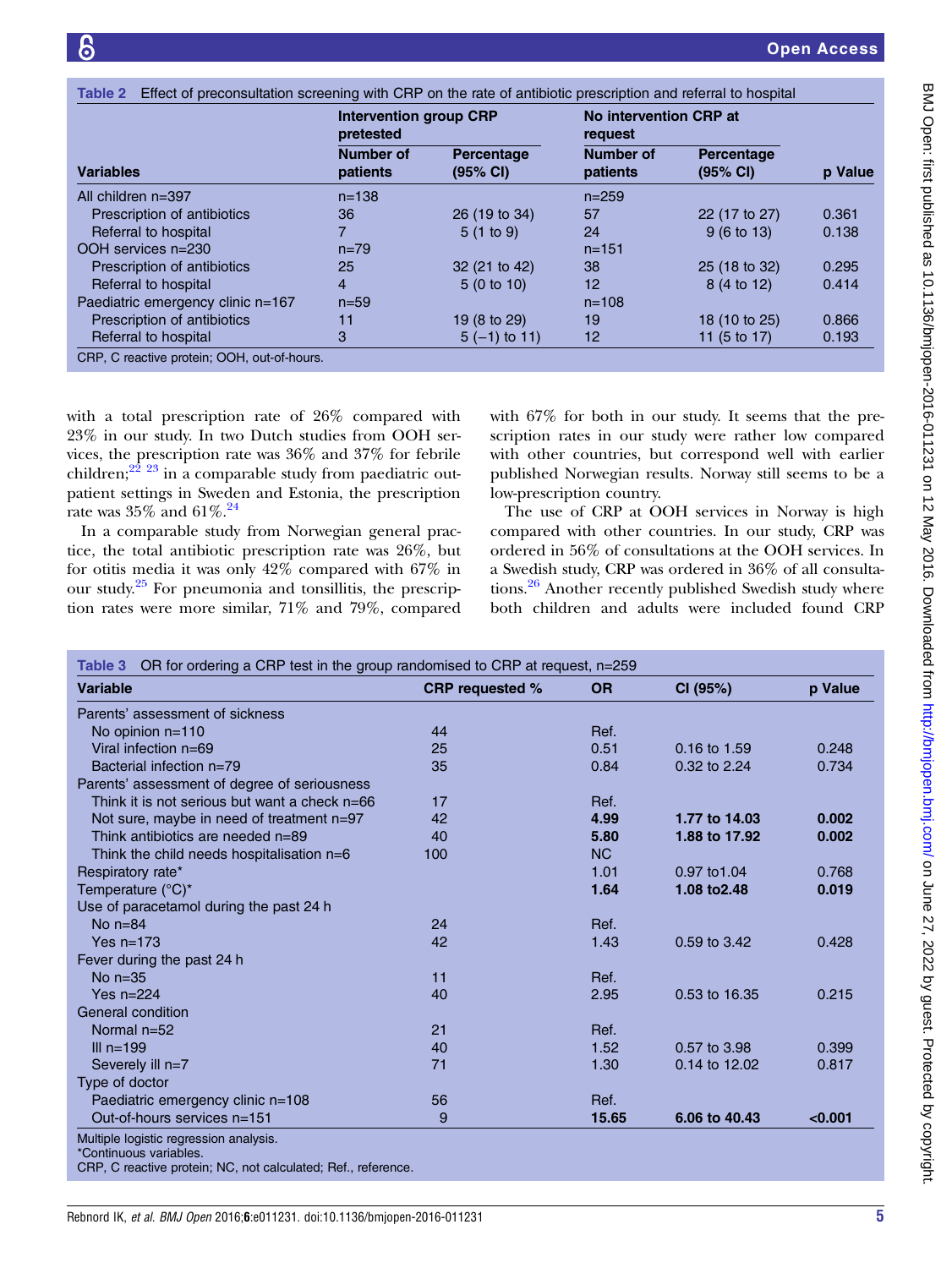<span id="page-5-0"></span>Table 4 Distribution of diagnoses, how often CRP is taken on request, CRP values, antibiotic prescription, and referral to hospital for all children

| <b>Diagnosis</b>                                           | Patients,<br>number<br>$n = 397$ | <b>CRP</b> on<br>request, %<br>$n = 259$ | <b>CRP</b> values<br>(mg/L) in<br>pretested<br>group, mean<br>$n = 138$ | <b>CRP</b> values<br>(mg/L)<br>in not pretested<br>group, mean<br>$n = 259$ | <b>Proportion</b><br>prescribed<br>antibiotic, %<br>$n = 397$ | <b>Proportion</b><br>referred<br>to hospital, %<br>$n = 397$ |
|------------------------------------------------------------|----------------------------------|------------------------------------------|-------------------------------------------------------------------------|-----------------------------------------------------------------------------|---------------------------------------------------------------|--------------------------------------------------------------|
| Acute tonsillitis                                          | 47                               | 32                                       | 29                                                                      | 45                                                                          | 68                                                            |                                                              |
| Otitis media                                               | 54                               | 40                                       | 22                                                                      | 26                                                                          | 67                                                            |                                                              |
| Pneumonia                                                  | 15                               | 80                                       | 49                                                                      | 86                                                                          | 67                                                            | 33                                                           |
| <b>URI</b>                                                 | 128                              | 34                                       | 15                                                                      | 34                                                                          | 5                                                             | 2                                                            |
| Viral infection                                            | 31                               | 28                                       | 21                                                                      | 16                                                                          | 3                                                             | 3                                                            |
| Fever                                                      | 20                               | 50                                       | 9                                                                       | 54                                                                          |                                                               | 15                                                           |
| Laryngitis                                                 | 17                               | 12                                       | 16                                                                      | 19                                                                          | 6                                                             | 12                                                           |
| <b>Bronchiolitis</b>                                       | 16                               | 10                                       | 16                                                                      |                                                                             | O                                                             | 56                                                           |
| Respiratory infection                                      | 13                               | 50                                       | 27                                                                      | 16                                                                          | 15                                                            | 0                                                            |
| Cough                                                      | 12                               | 55                                       |                                                                         | 21                                                                          | 8                                                             | 8                                                            |
| Asthma                                                     | 8                                | 17                                       | 5                                                                       | 5                                                                           | 12                                                            | 12                                                           |
| <b>Bronchitis</b>                                          |                                  | 50                                       | 5                                                                       | 11                                                                          | 42                                                            | 29                                                           |
| Influenza                                                  | 5                                | 0                                        | 5                                                                       |                                                                             | 0                                                             | 20                                                           |
| Gastroenteritis                                            | 5                                | 50                                       | 28                                                                      |                                                                             |                                                               | 40                                                           |
| <b>Pyelonephritis</b>                                      | $\overline{2}$                   | 100                                      |                                                                         | 91                                                                          |                                                               | 100                                                          |
| Other                                                      | 17                               | 0                                        | 14                                                                      | 11                                                                          | 0                                                             | 0                                                            |
| CRP, C reactive protein; URI, upper respiratory infection. |                                  |                                          |                                                                         |                                                                             |                                                               |                                                              |

testing in 38% and that CRP pretesting correlated with increased antibiotic prescription.[27](#page-6-0)

The effect of CRP testing on antibiotic prescription has been studied in several settings, with conflicting results. For adult patients, no effect was found for acute bronchitis<sup>[28](#page-6-0)</sup> or acute pharyngitis.<sup>14</sup> However, in other studies of respiratory tract infections, CRP testing has resulted in lower prescription rates.<sup>[15 16 29](#page-6-0)</sup> For children, there are fewer studies, but one systematic review from 2011 analysed which CRP values that could be diagnostically useful when trying to rule in or rule out serious infections.[10](#page-6-0) Another study that included clinical signs and CRP in a prediction model found it useful for estimating pneumonia and other serious bacterial infections.<sup>30</sup> Common for most other studies that look at the effect CRP testing has on antibiotic prescription, is that CRP is used as an intervention in settings where CRP rarely is used. In contrast, we have studied what happens in a low-prevalent population, where CRP is easily accessible, where normal practice and economic incentives stimulate to use CRP very often.

#### Implications for research and practice

Antibiotic prescription rates in Norway are relatively low compared with other countries, but still higher than recommended, and many prescriptions do not follow the national guidelines for antibiotic prescription.<sup>[7](#page-6-0)</sup> The extensive use of CRP in Norway and a tendency towards screening every febrile child with a CRP test, often before the consultation, is not according to any recommendations. There is no evidence for benefit of this

practice. Our study shows that CRP screening does not reduce antibiotic prescription rates; the trend is rather an increase. Possibly, prescription rates are increased due to more often false positive CRP values when the test is taken so often at children with low risk of serious infections. Training in communication skills may affect prescription rates, $\frac{29}{29}$  $\frac{29}{29}$  $\frac{29}{29}$  and should be given priority over extensive laboratory testing in this setting.

Widespread use of antibiotics for otitis media and tonsillitis, such as found in our study, is not recommended according to the national guidelines. The same goes for antibiotic prescriptions for unspecific diagnoses such as cough and upper respiratory infections.

Further studies should focus on how to reduce clinicians' uncertainty with the use of clinical prediction rules validated for low-prevalent populations, and training in communication skills to reduce parents' concern.

#### **CONCLUSION**

CRP is extensively used in children at Norwegian OOH services, especially when the child has high fever, or if the parents think it is a serious infection. CRP screening of all children with fever and/or respiratory infections will not reduce the prescription of antibiotics.

#### Author affiliations

<sup>&</sup>lt;sup>1</sup>National Centre for Emergency Primary Health Care, Uni Research Health, Bergen, Norway

<sup>&</sup>lt;sup>2</sup>Department of Global Public Health and Primary Care, University of Bergen, Bergen, Norway

<sup>&</sup>lt;sup>3</sup>Haukeland University Hospital, Bergen, Norway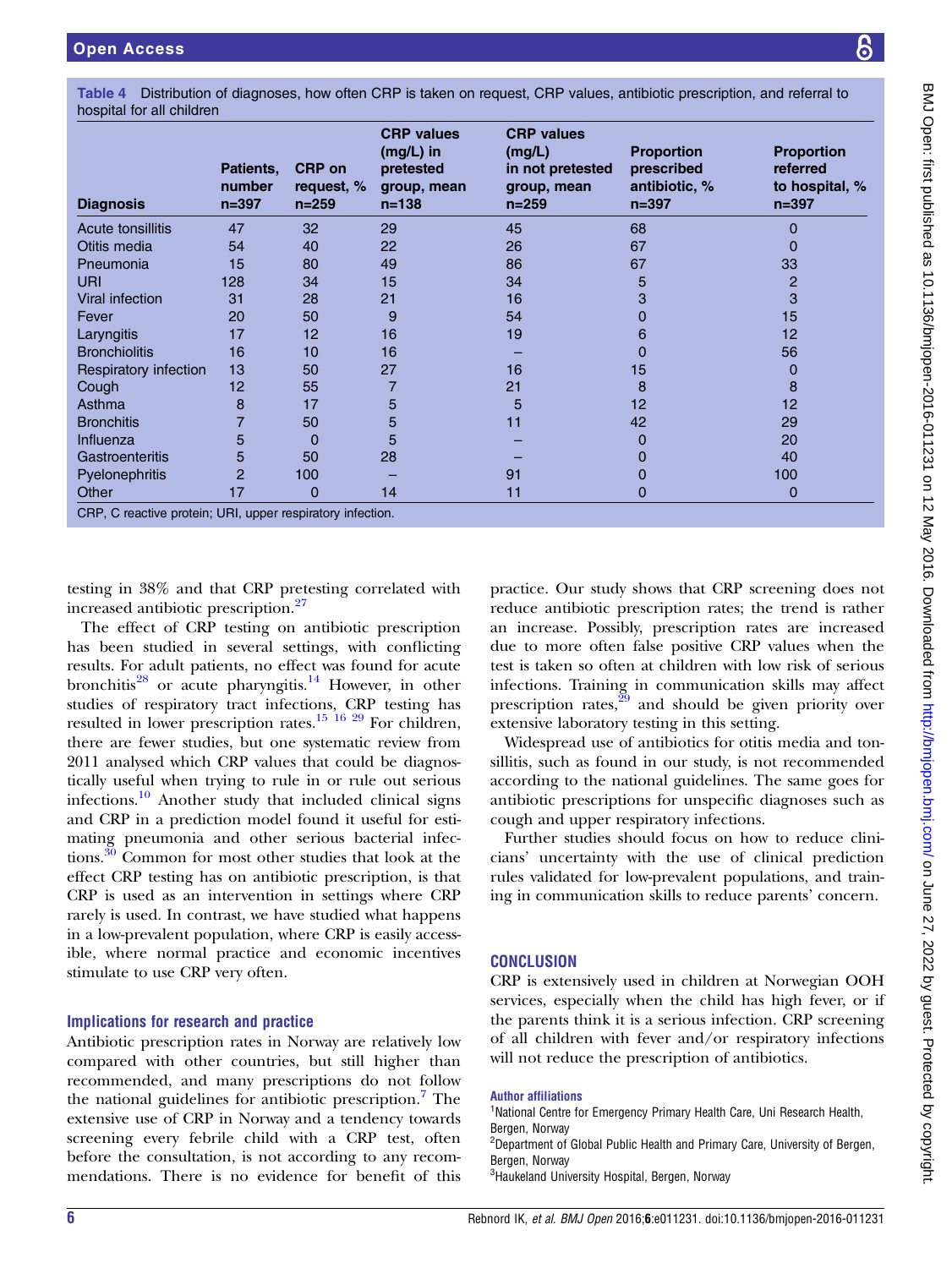#### Open Access

<span id="page-6-0"></span>Acknowledgements The authors thank the children, parents, OOH services at Sotra, Askøy, Nordhordland, Os and the Pediatric Emergency Clinic at Haukeland University Hospital who participated in the study.

Contributors IKR, HS, ABM and SH were involved in the development of the protocol and survey questionnaire. IKR and ABM participated in the data collection. IKR did the analyses and wrote the first draft; all the authors contributed to the interpretation of the data and revision of the manuscript and approved the final version of the manuscript.

Funding The study was funded by Uni Research Health, National Centre for Emergency Primary Health Care and AMFF, The Norwegian Research Fund for General Practice.

Competing interests None declared.

Ethics approval This study was approved by the Regional Committee for Medical and Health Research Ethics (2012/1471/REK Vest).

Provenance and peer review Not commissioned; externally peer reviewed.

Data sharing statement No additional data are available.

**Open Access** This is an Open Access article distributed in accordance with the Creative Commons Attribution Non Commercial (CC BY-NC 4.0) license, which permits others to distribute, remix, adapt, build upon this work noncommercially, and license their derivative works on different terms, provided the original work is properly cited and the use is non-commercial. See: [http://](http://creativecommons.org/licenses/by-nc/4.0/) [creativecommons.org/licenses/by-nc/4.0/](http://creativecommons.org/licenses/by-nc/4.0/)

#### **REFERENCES**

- 1. Rebnord IK, Sandvik H, Hunskaar S. Use of laboratory tests in out-of-hours services in Norway. [Scand J Prim Health Care](http://dx.doi.org/10.3109/02813432.2012.684208) 2012;30:76–80.
- 2. Theodoratou E, Johnson S, Jhass A, et al. The effect of Haemophilus influenzae type b and pneumococcal conjugate vaccines on childhood pneumonia incidence, severe morbidity and mortality. [Int J Epidemiol](http://dx.doi.org/10.1093/ije/dyq033) 2010;39(Suppl 1):i172-85.
- 3. Magnus MC, Vestrheim DF, Nystad W, et al. Decline in early childhood respiratory tract infections in the Norwegian mother and child cohort study after introduction of pneumococcal conjugate vaccination. [Pediatr Infect Dis J](http://dx.doi.org/10.1097/INF.0b013e31825d2f76) 2012;31:951-5.
- 4. NORM/NORM-VET. Usage of antimicrobial agents and occurrence of antimicrobial resistance in Norway. Norwegian surveillance system for antimicrobial resistance (NORM) and Norwegian surveillance system for antimicrobial resistance in veterinary and food production sectors (NORM-VET). Norwegian Veterinary Institute, 2013.
- 5. Sakshaug S, ed. Drug Consumption in Norway 2009–2013 (Legemiddelforbruket i Norge 2009–2013), Norwegian Institute of Public Health, Oslo, legemiddelstatistikk 2014:1
- 6. Norwegian Institute of Public Health. [http://www.fhi.no/artikler/?](http://www.fhi.no/artikler/?id=112332Published) [id=112332Published](http://www.fhi.no/artikler/?id=112332Published) 14.10.2014, updated 07.05.2015, 09:01
- 7. Linbæk M. Helsedirektoratet, Antibiotikasenteret for primærmedisin. Nasjonale faglige retningslinjer for antibiotikabruk i primærhelsetjenesten Oslo: Helsedirektoratet: Antibiotikasenteret for primærmedisin, 2013.
- 8. Manzano S, Bailey B, Gervaix A, et al. Markers for bacterial infection in children with fever without source. [Arch Dis Child](http://dx.doi.org/10.1136/adc.2010.203760) 2011;96:440-6.
- 9. Rebnord IK, Hunskaar S, Gjesdal S, et al. Point-of-care testing with CRP in primary care: a registry-based observational study from Norway. [BMC Fam Pract](http://dx.doi.org/10.1186/s12875-015-0385-8) 2015;16:170.
- 10. Van den Bruel A, Thompson MJ, Haj-Hassan T, et al. Diagnostic value of laboratory tests in identifying serious infections in febrile children: systematic review. **[BMJ](http://dx.doi.org/10.1136/bmj.d3082)** 2011;342:d3082.
- 11. Engel MF, Paling FP, Hoepelman AI, et al. Evaluating the evidence for the implementation of C-reactive protein measurement in adult patients with suspected lower respiratory tract infection in primary care: a systematic review. [Fam Pract](http://dx.doi.org/10.1093/fampra/cmr119) 2012;29:383-93.
- 12. van der Meer V, Neven AK, van den Broek PJ, et al. Diagnostic value of C reactive protein in infections of the lower respiratory tract: systematic review. **[BMJ](http://dx.doi.org/10.1136/bmj.38483.478183.EB)** 2005;331:26.
- 13. Andre M, Eriksson M, Molstad S, et al. The management of infections in children in general practice in Sweden: a repeated 1-week diagnosis-prescribing study in 5 counties in 2000 and 2002. [Scand J Infect Dis](http://dx.doi.org/10.1080/00365540500335207) 2005;37:863-9.
- 14. Calvino O, Llor C, Gomez F, et al. Association between C-reactive protein rapid test and group A streptococcus infection in acute pharyngitis. [J Am Board Fam Med](http://dx.doi.org/10.3122/jabfm.2014.03.130315) 2014;27:424–6.
- 15. Andreeva E, Melbye H. Usefulness of C-reactive protein testing in acute cough/respiratory tract infection: an open cluster-randomized clinical trial with C-reactive protein testing in the intervention group. [BMC Fam Pract](http://dx.doi.org/10.1186/1471-2296-15-80) 2014;15:80.
- 16. Huang Y, Chen R, Wu T, et al. Association between point-of-care CRP testing and antibiotic prescribing in respiratory tract infections: a systematic review and meta-analysis of primary care studies. [Br J](http://dx.doi.org/10.3399/bjgp13X674477) [Gen Pract](http://dx.doi.org/10.3399/bjgp13X674477) 2013;63:e787–94.
- 17. Elshout G, Kool M, Van der Wouden JC, et al. Antibiotic prescription in febrile children: a cohort study during out-of-hours primary care. [J Am Board Fam Med](http://dx.doi.org/10.3122/jabfm.2012.06.110310) 2012;25:810–18.
- 18. Nordlie AL, Andersen BM. [Changes in antibiotic consumption among day-care children in Oslo]. Tidsskr Nor Laegeforen 2007;127:2924–6.
- 19. Sandvik H, Hunskår S. [Working style among regular general practitioners and other doctors in the out-of-hours services]. [Tidsskr](http://dx.doi.org/10.4045/tidsskr.09.0489) Vor Laegeforen 2010;130:135-8.
- 20. Hansen EH, Zakariassen E, Hunskaar S. Sentinel monitoring of activity of out-of-hours services in Norway in 2007: an observational study. [BMC Health Serv Res](http://dx.doi.org/10.1186/1472-6963-9-123) 2009;9:123.
- 21. O'Brien K, Bellis TW, Kelson M, et al. Clinical predictors of antibiotic prescribing for acutely ill children in primary care: an observational study. [Br J Gen Pract](http://dx.doi.org/10.3399/bjgp15X686497) 2015;65:e585-92.
- 22. Elshout G, van Ierland Y, Bohnen AM, et al. Alarm signs and antibiotic prescription in febrile children in primary care: an observational cohort study. [Br J Gen Pract](http://dx.doi.org/10.3399/bjgp13X669158) 2013;63:e437-44.
- 23. Kool M, Monteny M, van Doornum GJ, et al. Respiratory virus infections in febrile children presenting to a general practice out-of-hours service. [Eur J Gen Pract](http://dx.doi.org/10.3109/13814788.2014.907267) 2015;21:5-11.
- 24. Lass J, Odlind V, Irs A, et al. Antibiotic prescription preferences in paediatric outpatient setting in Estonia and Sweden. [Springerplus](http://dx.doi.org/10.1186/2193-1801-2-124) 2013;2:124.
- 25. Fossum GH, Lindbaek M, Gielstad S, et al. Are children carrying the burden of broad-spectrum antibiotics in general practice? Prescription pattern for paediatric outpatients with respiratory tract infections in Norway. [BMJ Open](http://dx.doi.org/10.1136/bmjopen-2012-002285) 2013;3:pii: e002285.
- 26. Neumark T, Brudin L, Molstad S. Use of rapid diagnostic tests and choice of antibiotics in respiratory tract infections in primary healthcare—a 6-y follow-up study. [Scand J Infect Dis](http://dx.doi.org/10.3109/00365540903352932) 2010;42:90-6.
- 27. Lindström J, Nordeman L, Hagström B. What a difference a CRP makes. A prospective observational study on how point-of-care C-reactive protein testing influences antibiotic prescription for respiratory tract infections in Swedish primary health care. [Scand J](http://dx.doi.org/10.3109/02813432.2015.1114348) [Prim Health Care](http://dx.doi.org/10.3109/02813432.2015.1114348) 2015;33:275–82.
- 28. Llor C, Plana-Ripoll O, Moragas A, et al. Is C-reactive protein testing useful to predict outcome in patients with acute bronchitis? [Fam](http://dx.doi.org/10.1093/fampra/cmu037) [Pract](http://dx.doi.org/10.1093/fampra/cmu037) 2014;31:530–7.
- 29. Cals JW, Butler CC, Hopstaken RM, et al. Effect of point of care testing for C reactive protein and training in communication skills on antibiotic use in lower respiratory tract infections: cluster randomised trial. **[BMJ](http://dx.doi.org/10.1136/bmj.b1374)** 2009;338:b1374.
- 30. Nijman RG, Vergouwe Y, Thompson M, et al. Clinical prediction model to aid emergency doctors managing febrile children at risk of serious bacterial infections: diagnostic study. **[BMJ](http://dx.doi.org/10.1136/bmj.f1706)** 2013;346:f1706.